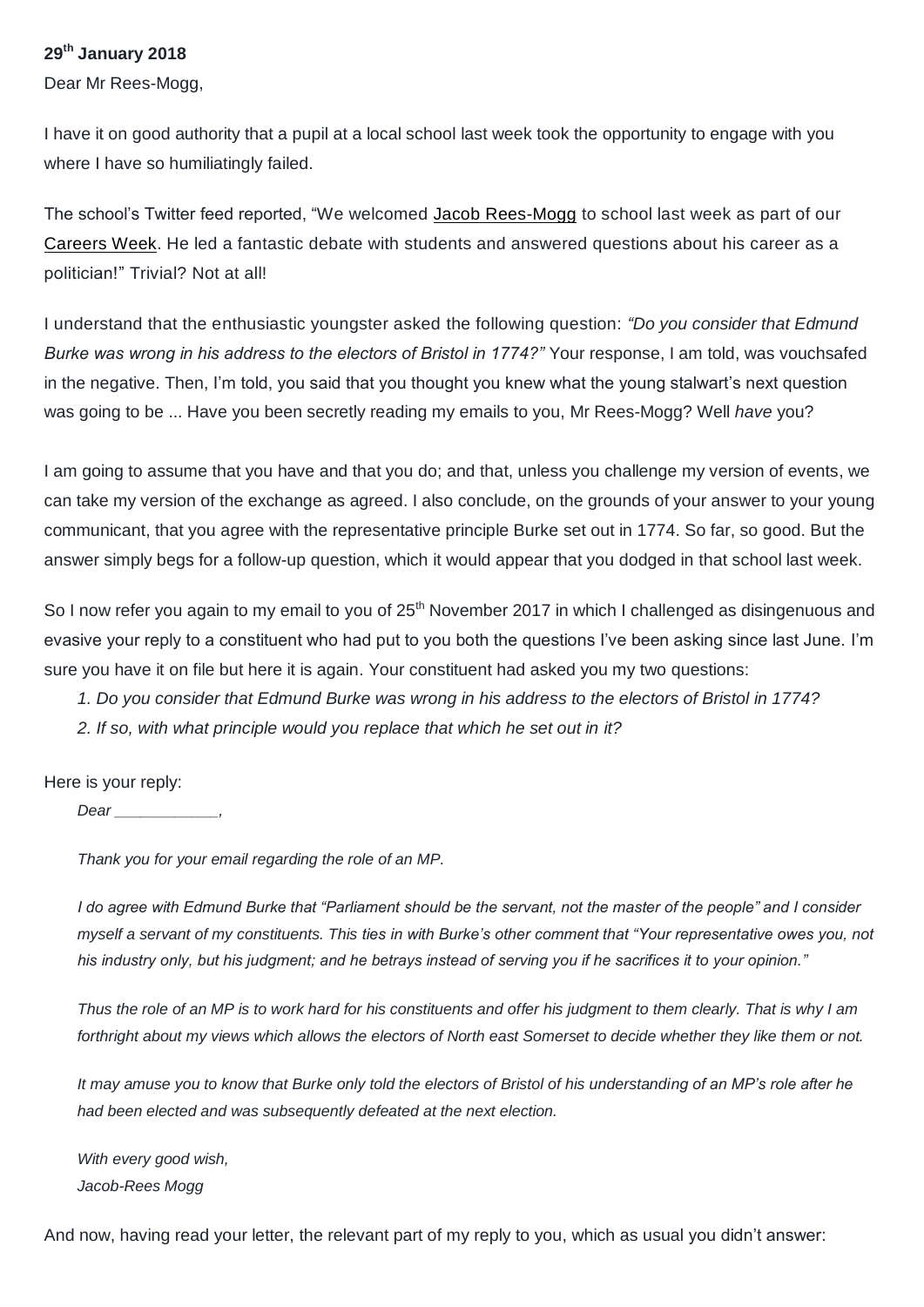Firstly, Mr Rees-Mogg, you seek to evade my first question with a deliberately loose use of the term "servant". We can all agree that Parliament should serve its citizens. But as you well know, on 20<sup>th</sup> June you stated that Parliament should be the people's servant in a very specific way: by neither opposing nor rejecting the result of last June's advisory E.U. Referendum. That is to say, it should take the result as an instruction from the people and vote accordingly in the lobbies. Can you tell me how and why Burke would have concurred with you? I don't think he would have, and I don't think you can. Please will you address this?

Secondly, you also try to muddy waters in the matter of an MP's judgement. Of course MPs should make clear to their constituents what their judgements are. But – and again, as you well know – that's not the point here. *"Your representative owes you, not his industry only, but his judgment; and he betrays instead of serving you if he sacrifices it to your opinion."* Parliament is not – or perhaps I should say not just – a talking shop; nor is an MP's relationship with his or her constituents a mere conversation. MPs vote and, since Parliament is our nation's sovereign body, those votes matter because they express and employ that sovereignty. You and others defended and asserted Parliament's rights most eloquently during the Referendum campaign, although you have appeared to hold them pretty cheap ever since. What would Burke think of an MP who makes his judgement plain to his constituents but sacrifices it when he comes to vote? Very little. In fact he would consider them guilty of betrayal. Perhaps Traitors. Mutineers. Enemies of the people, even!

Yet you challenge MPs' rights to vote with their consciences and judgement while still claiming to agree with Burke. No, Sir. Please will you address this too?

Thirdly, I'm well aware that Burke was thrown out by the Bristol electors at the next election, though neither you nor I can know whether, as you imply, it was on account of his belated and perhaps cynical admission of his intention to ignore them if his conscience dictated. He was, after all, a politician! But frankly I care little: it does nothing to advance or hinder an argument that its bearer is a charlatan or has an interest in holding it. If the case is good, it's good. Burke's was, and you claim to agree with it. You just happen to be a charlatan whose case is bad, and since I can't see anything that improves it in your letter to your constituent, I again ask you to address my two questions again.

Fourthly, that Burke's electors threw him out indicates precisely where the people's instruction should be issued and must be accepted. No doubt Burke didn't like the result and thought they were wrong; but he accepted it. For it is in Parliamentary elections held under our system of representative democracy where electors make their reckoning and following which their will is unquestioned. Their decision to kick Burke out was not advisory; it was mandatory so he had to pack his bags. That's just the point: if we don't like our MP – if we disagree with the exercise of their conscience and judgement in Parliament – we have the right to throw him or her out. Thus our system allows for peaceful change and peaceful reconsideration over time and under rules which both sides – the people and the politician – agree to accept.

How sad, therefore, that you and others portray an advisory referendum which permits no future change as an "instruction" while traducing the principle of representative democracy by claiming that MPs have no right to vote with their judgement and consciences!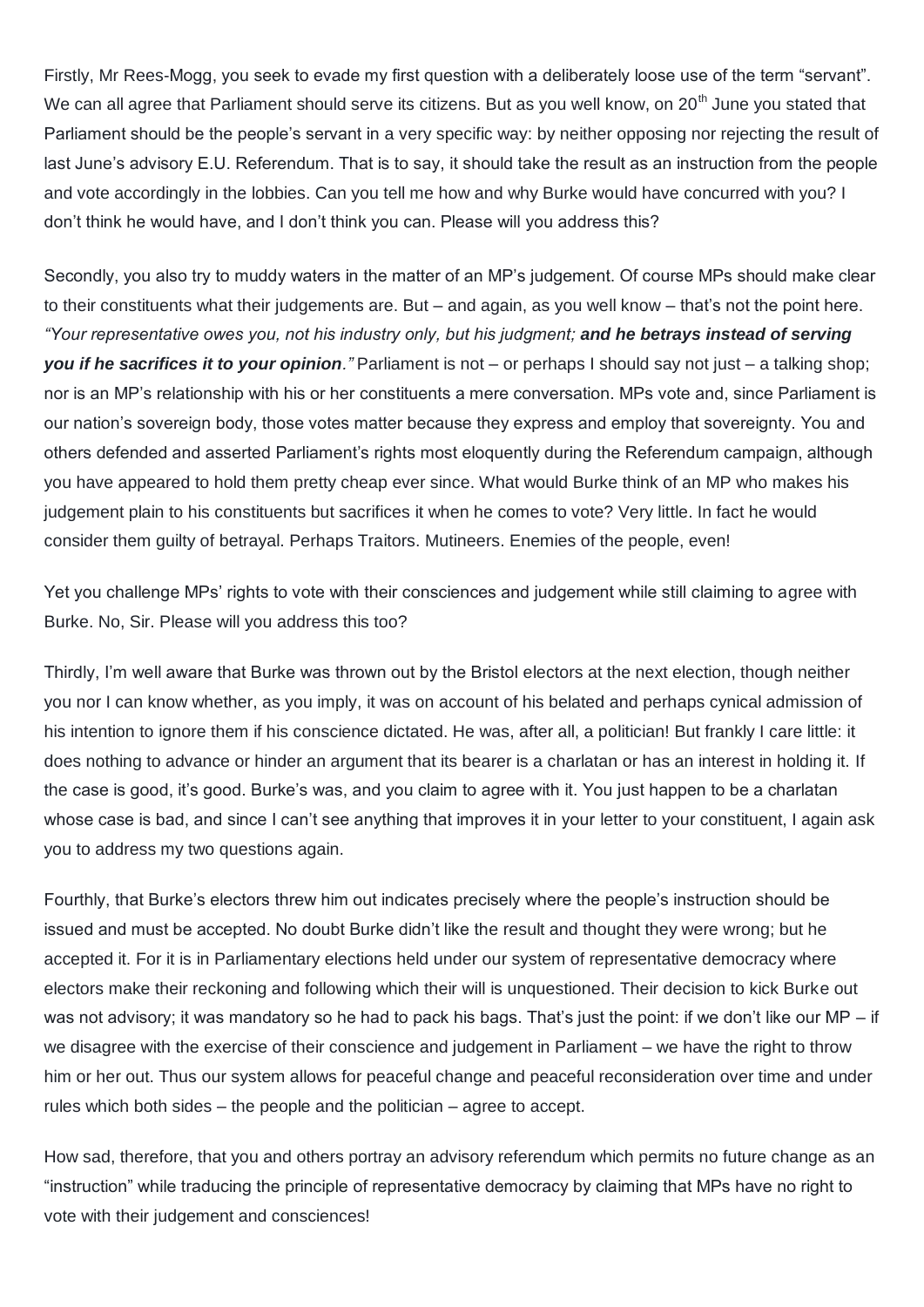Then to play with words in an attempt to suggest that Burke would somehow have agreed with you is downright dishonest. I hope your Redeemer will one day give you the attention you deserve.

In short, I repeat that I don't think you *can* reconcile your belief in Burke's representative principle with your demand last June that our sovereign Parliament roll over and take us out of the European Union because of the result of the referendum of  $23<sup>rd</sup>$  June 2016. Your case is further weakened – as I've also noted in more than one unanswered email to you – by your personal statement that your religious conscience overrides the will of your electors when deciding how to vote in the House of Commons. Pure Burke: I applaud you!

BUT: if Burke's principle applies to you, how can you claim it doesn't for that majority of MPs who are keen – as a matter of THEIR consciences – to remain in the European Union?

Will you now at long last come clean with an answer – and a straight one this time, please?

## **4 th February 2018**

Good evening, Mr Rees-Mogg!

What a week! You. Steve Baker. Even Liam Fox was allowed within half a day's march of a microphone. It's as if the Nazi leadership had decided that by April 1945 there was only one way out of the bunker and that was stand-up comedy.

Which brings me seamlessly to the House of Commons. You are very clever in whom you select as your patsies. I blame myself: I shouldn't have told you that Steve Baker isn't all that bright. (I should know: he's my MP, and among other things he seems to think that all Muslims drive taxis.) I suppose I just naturally assumed that you didn't associate with people whose name betrays origins in the manual trades, and that if your nanny didn't – or, worse, doesn't – tell you that regularly then she was – or, worse, is – from Rumania or somewhere but you're not letting on. Anyway, Steve Baker can't even find his way to High Wycombe church at 2pm on a sunny Sunday afternoon with the bells ringing and the tower peeking splendidly over a bright, beautiful sea of EU members' flags – let alone the words to reply to my regular invitation to come and debate the nation's future with me and my mates. That said, you should still watch Baker more carefully than you do: he's the kind of guy who flies the Union Flag upside down and, when challenged, claims that it's because the nation is in peril. (A neat response and for feeble souls unanswerable; but you know as well as I that, like most of them, he probably disinterred the convention from the Britain First website.) I'd steer well clear if I were you. Of both Baker and Britain First – who appear to be setting themselves up as your very own *Sturmabteilung*, whether you want them to or not.

But I digress. I just watched last week's Commons footage of Baker putting his foot so deep in his mouth that it came out the other end. Your alleging – without supporting evidence – that the civil service fabricated the case that leaving the European Union would be disastrous is just what Parliament's for, I suppose. It doesn't seem to be of much other use at the moment. But one has to ask, even if the British Civil Service were as sly and corrupt as you say – and you should perceive such misdemeanours better than most – why should they go to the trouble of making up evidence when it's all around them? Planting your immaculately seeded question in